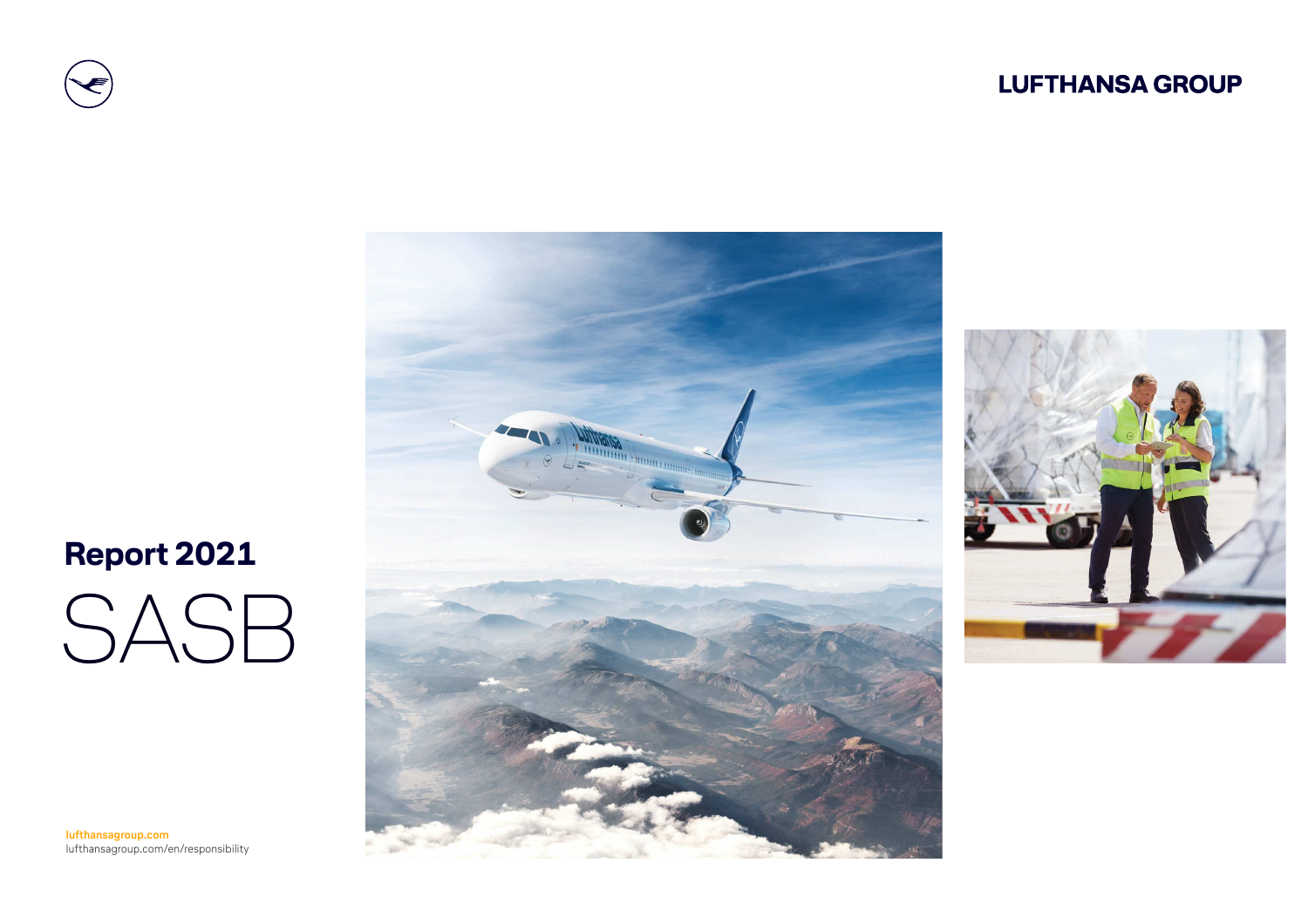## Sustainability Disclosure Topics & Accounting Metrics

| <b>Topic</b>                              |              |                                   | <b>SASB Code</b> Accounting Metric Lufthansa Group Response                                                                                                                                                                                                                   | <b>Reference</b>                                                                |
|-------------------------------------------|--------------|-----------------------------------|-------------------------------------------------------------------------------------------------------------------------------------------------------------------------------------------------------------------------------------------------------------------------------|---------------------------------------------------------------------------------|
| <b>GREENHOUSE</b><br><b>GAS EMISSIONS</b> | TR-AL-110a.1 | Gross global Scope 1<br>emissions | Gross global Scope 1 emissions: 13.8 million tonnes, <b>Factsheet</b><br>(2020: 11.5 million tonnes), thereof 13,7 million Sustainability 2021,<br>tonnes caused by flights of Lufthansa Group aircraft                                                                       | p. 3, 21, 22                                                                    |
|                                           |              |                                   | Specific CO <sub>2</sub> emissions per freight tonne-kilometre<br>were reduced by 1% to 869 grammes (2020: 880<br>grammes)<br>Specific CO <sub>2</sub> emissions per passenger-kilometre<br>were 3% lower than in the previous year at 101.6<br>grammes (2020: 105.2 grammes) | <b>Annual Report 2021</b><br>(Combined non-<br>financial declaration),<br>p.106 |
|                                           |              |                                   | The decline in the Group fleet's specific consumption<br>compared with the previous period was mainly due to<br>changes in the route network and the resulting<br>increase in average flight length                                                                           |                                                                                 |
|                                           |              |                                   | Scope 1 data audited with high assurance by Müller-<br>BBM, Cert GmbH according to GHG Protocol, ISO<br>14064-1 and 14064-3                                                                                                                                                   |                                                                                 |
|                                           |              |                                   |                                                                                                                                                                                                                                                                               |                                                                                 |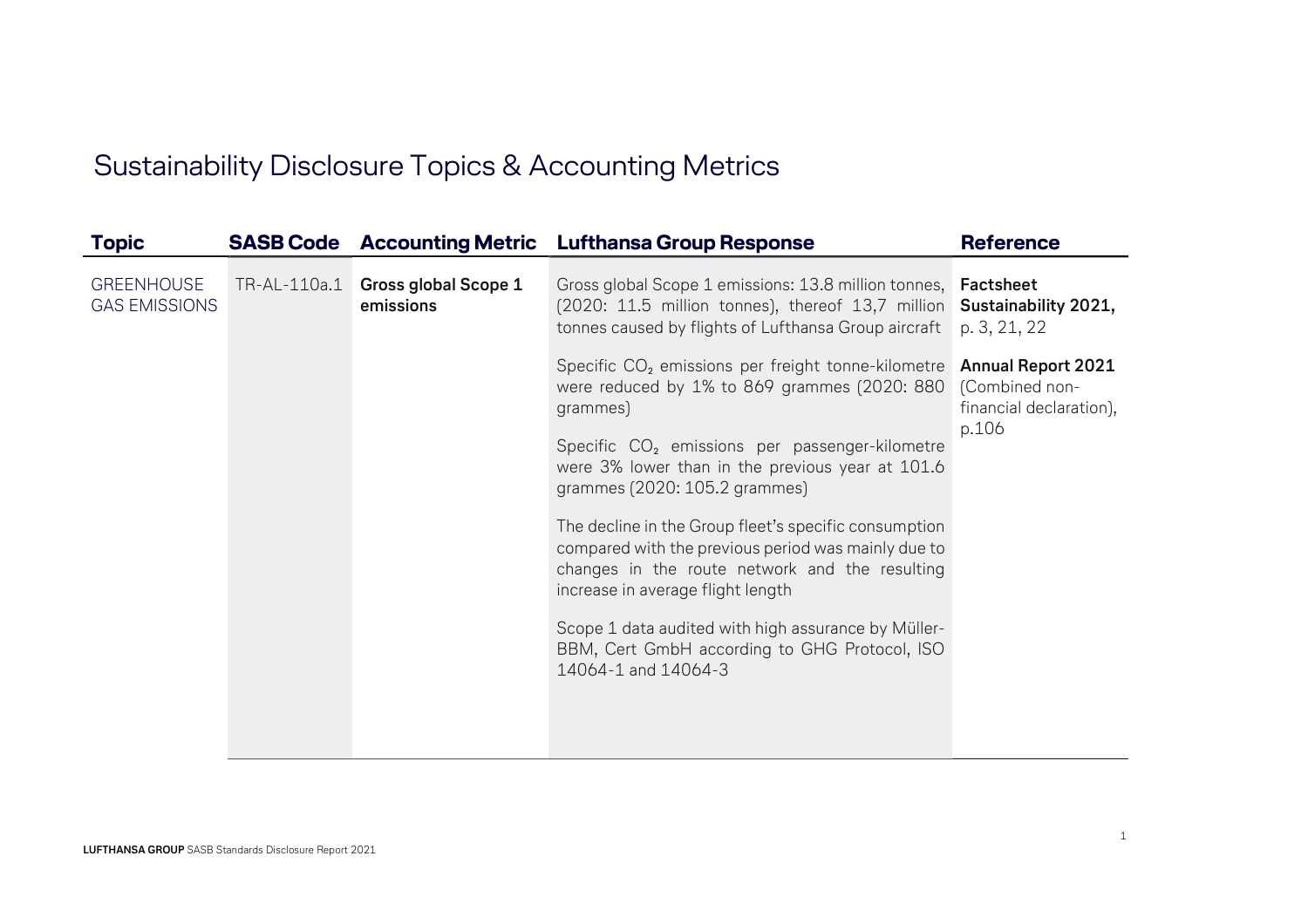| <b>Topic</b>                              |                                                                                                                                                                                                              | <b>SASB Code</b> Accounting Metric Lufthansa Group Response                                                                                                                                                                                                                                                                                                                                                                                                                                                                                                                                                                                                                                                                                                                                                                                                                                                                                                                                                                                                                                                                                                                                                                                                                                                                                        | <b>Reference</b> |
|-------------------------------------------|--------------------------------------------------------------------------------------------------------------------------------------------------------------------------------------------------------------|----------------------------------------------------------------------------------------------------------------------------------------------------------------------------------------------------------------------------------------------------------------------------------------------------------------------------------------------------------------------------------------------------------------------------------------------------------------------------------------------------------------------------------------------------------------------------------------------------------------------------------------------------------------------------------------------------------------------------------------------------------------------------------------------------------------------------------------------------------------------------------------------------------------------------------------------------------------------------------------------------------------------------------------------------------------------------------------------------------------------------------------------------------------------------------------------------------------------------------------------------------------------------------------------------------------------------------------------------|------------------|
| <b>GREENHOUSE</b><br><b>GAS EMISSIONS</b> | TR-AL-110a.2 Discussion of long-<br>term and short-term<br>strategy or plan to<br>manage Scope 1<br>emissions, emissions<br>reduction targets, and<br>an analysis of<br>performance against<br>those targets | Lufthansa Group played a major role in setting Annual Report 2021<br>ambitious climate related targets within the national (Combined non-<br>and international airline associations of which the financial declaration),<br>Lufthansa Group is a member. In October 2021 the<br>International Air Transport Association (IATA)<br>adopted a resolution for global aviation that commits<br>the global aviation sector (IATA member airlines) to<br>reducing its net carbon emissions to zero by 2050.<br>This commitment is in line with the goal of the Paris<br>Climate Agreement to limit global warming to<br>significantly below 2 degrees Celsius. Via the<br>European airline association Airlines for Europe<br>(A4E), the Lufthansa Group is also involved in the<br>Destination 2050 study - an initiative by five<br>European air transport associations (A4E, ACI<br>EUROPE, ASD, CANSO and ERA) which began in<br>summer 2019. As aviation is generally considered an<br>industry that is "difficult to decarbonise", the aim of<br>this study was to examine emission reduction<br>potentials, taking into account the current state of<br>the art and science. The focus is on significant<br>reductions by 2030 and achieving carbon neutrality<br>by 2050. The aim is to never exceed the level of<br>emissions recorded in 2019. | p.99-p.106       |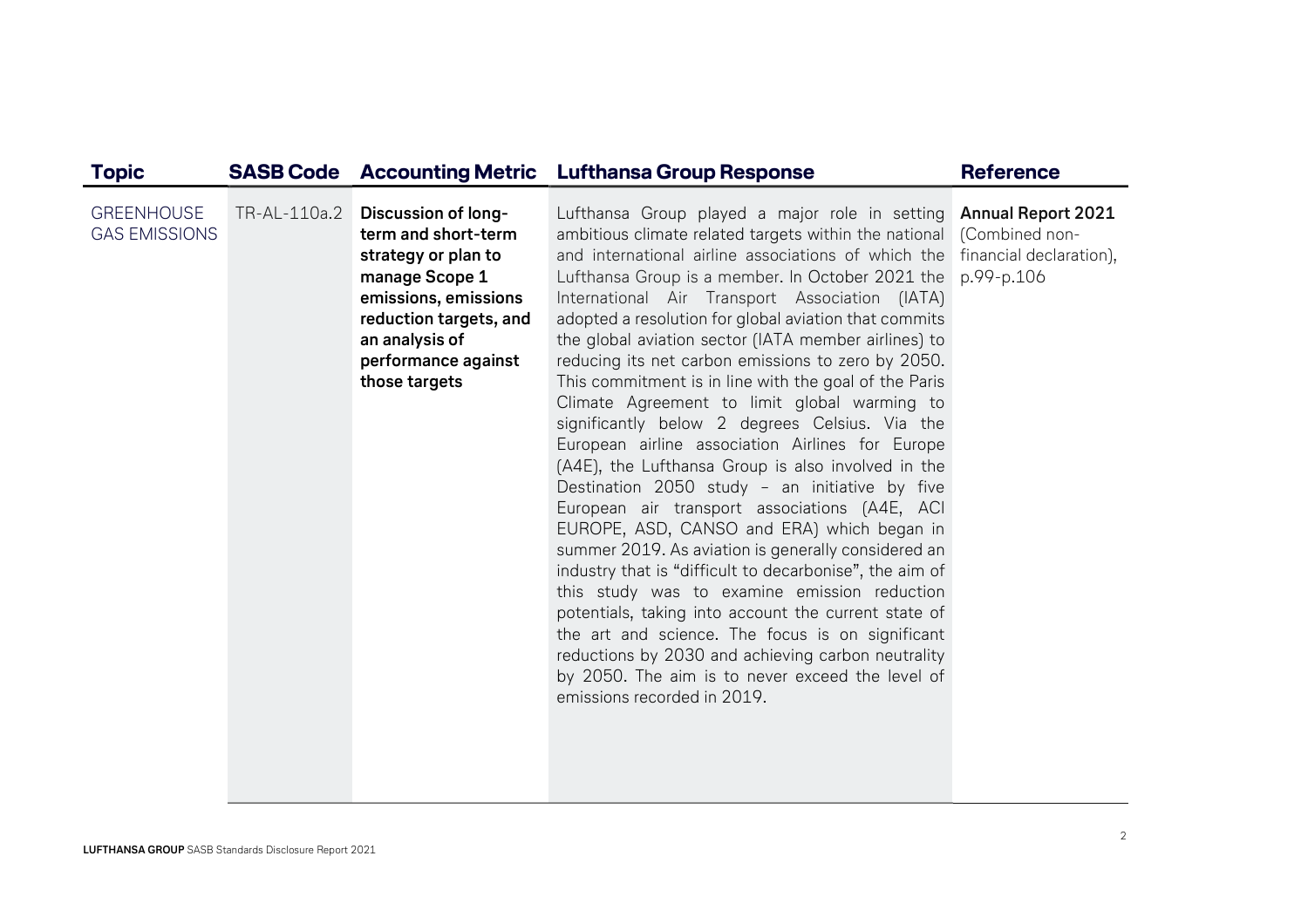| <b>Topic</b>                              |              | <b>SASB Code</b> Accounting Metric | <b>Lufthansa Group Response</b>                                                                                                                                                                                                                                                                                                                                                                                                  | <b>Reference</b>                                                                          |
|-------------------------------------------|--------------|------------------------------------|----------------------------------------------------------------------------------------------------------------------------------------------------------------------------------------------------------------------------------------------------------------------------------------------------------------------------------------------------------------------------------------------------------------------------------|-------------------------------------------------------------------------------------------|
| <b>GREENHOUSE</b><br><b>GAS EMISSIONS</b> | TR-AL-110a.2 |                                    | Lufthansa Group's CO <sub>2</sub> targets beyond IATA<br>industry's goals.                                                                                                                                                                                                                                                                                                                                                       |                                                                                           |
|                                           |              |                                    | As befits its pioneering role, the Lufthansa Group has<br>also defined its own carbon reduction targets, which<br>in some cases are more demanding. This means the<br>Lufthansa Group's net carbon footprint should be<br>reduced by half by 2030 compared with 2019, with<br>carbon neutrality the objective for 2050.                                                                                                          |                                                                                           |
|                                           |              |                                    | In November 2021, the Lufthansa Group further<br>specified its emission reduction targets, made a<br>commitment to science-based targets and<br>submitted an application for validation of these<br>reduction targets for 2030 in accordance with the<br>Aviation Sector Guidance of the Science-based<br>Targets Initiative (SBTi). This initiative has defined<br>science based targets based on a remaining carbon<br>budget. | <b>Annual Report 2021</b><br>(Combined non-<br>financial declaration),<br>p.102           |
|                                           |              |                                    | Further climate-related Scope 1 emissions targets of<br>Lufthansa Group:<br>250 million USD invest in procuring SAF over<br>٠<br>the next three years (2022-2024)<br>The Group aims to switch to carbon-neutral<br>mobility on the ground in its home markets by<br>2030.                                                                                                                                                        | <b>Factsheet</b><br>Sustainability 2021,<br>p. 7, 14, 16<br>TCFD Report 2021,<br>p. 26ff. |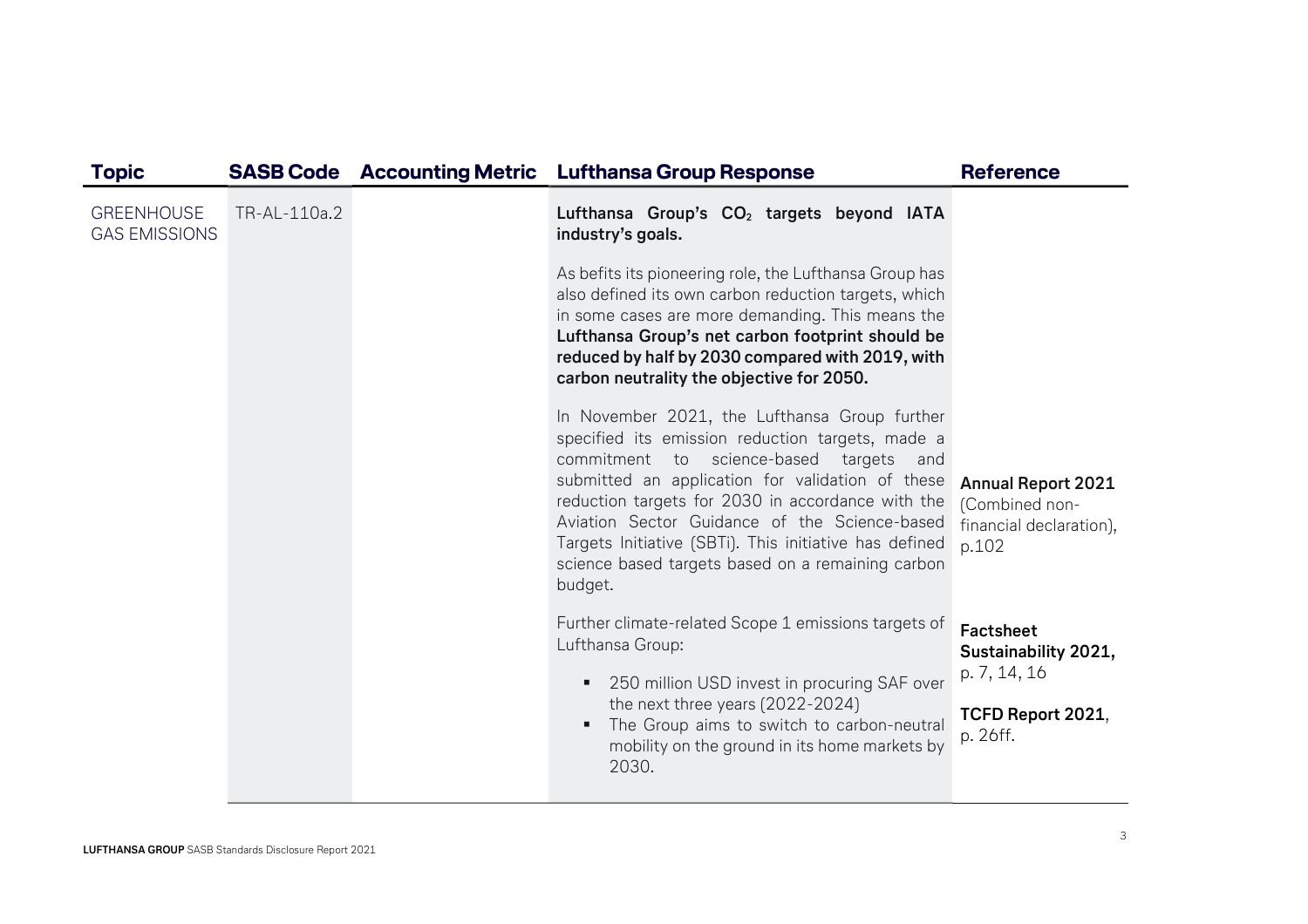| <b>Topic</b>                              |              | <b>SASB Code Accounting Metric</b> | <b>Lufthansa Group Response</b>                                                                                                                                                                                                                                                                                                                                                                                                                                                                                                     | <b>Reference</b>                                                                     |
|-------------------------------------------|--------------|------------------------------------|-------------------------------------------------------------------------------------------------------------------------------------------------------------------------------------------------------------------------------------------------------------------------------------------------------------------------------------------------------------------------------------------------------------------------------------------------------------------------------------------------------------------------------------|--------------------------------------------------------------------------------------|
| <b>GREENHOUSE</b><br><b>GAS EMISSIONS</b> | TR-AL-110a.2 |                                    | 100% Carbon Offsetting of all employees'<br>п<br>duty flights. Target achievement is at 100%.                                                                                                                                                                                                                                                                                                                                                                                                                                       |                                                                                      |
|                                           |              |                                    | To achieve these targets, Lufthansa Group has been<br>following the four pillar strategy of actions to reduce<br>$CO2$ emissions laid out by IATA already in 2007:<br>1. Technological progress in aircraft and engine<br>technology and sustainable aviation fuel<br>2. Improved infrastructure via a single European<br>sky and improved intermodal transport<br>3. Operational measures such as more efficient<br>flight procedures<br>4. Economic measures through mandatory EU<br>ETS and voluntary offsets of $CO2$ emissions | <b>Annual Report 2021</b><br>(Combined non-<br>financial declaration)<br>p.100-p.101 |
|                                           | TR-AL-110a.3 | (1) Total fuel<br>consumed         | 4,3 million tonnes                                                                                                                                                                                                                                                                                                                                                                                                                                                                                                                  | Factsheet<br>Sustainability 2021,<br>p. 3                                            |
|                                           |              | (2) percentage<br>alternative      | $\%$<br>0,2<br>(through the use of Sustainable Aviation Fuel (SAF)<br>35,456 tonnes CO2 were reduced in the year 2021)                                                                                                                                                                                                                                                                                                                                                                                                              | Factsheet<br>Sustainability 2021,<br>p. 21                                           |
|                                           |              | (3) percentage<br>sustainable      | 0,2%<br>(through the use of Sustainable Aviation Fuel (SAF)<br>35,456 tonnes CO2 were reduced in the year 2021)                                                                                                                                                                                                                                                                                                                                                                                                                     |                                                                                      |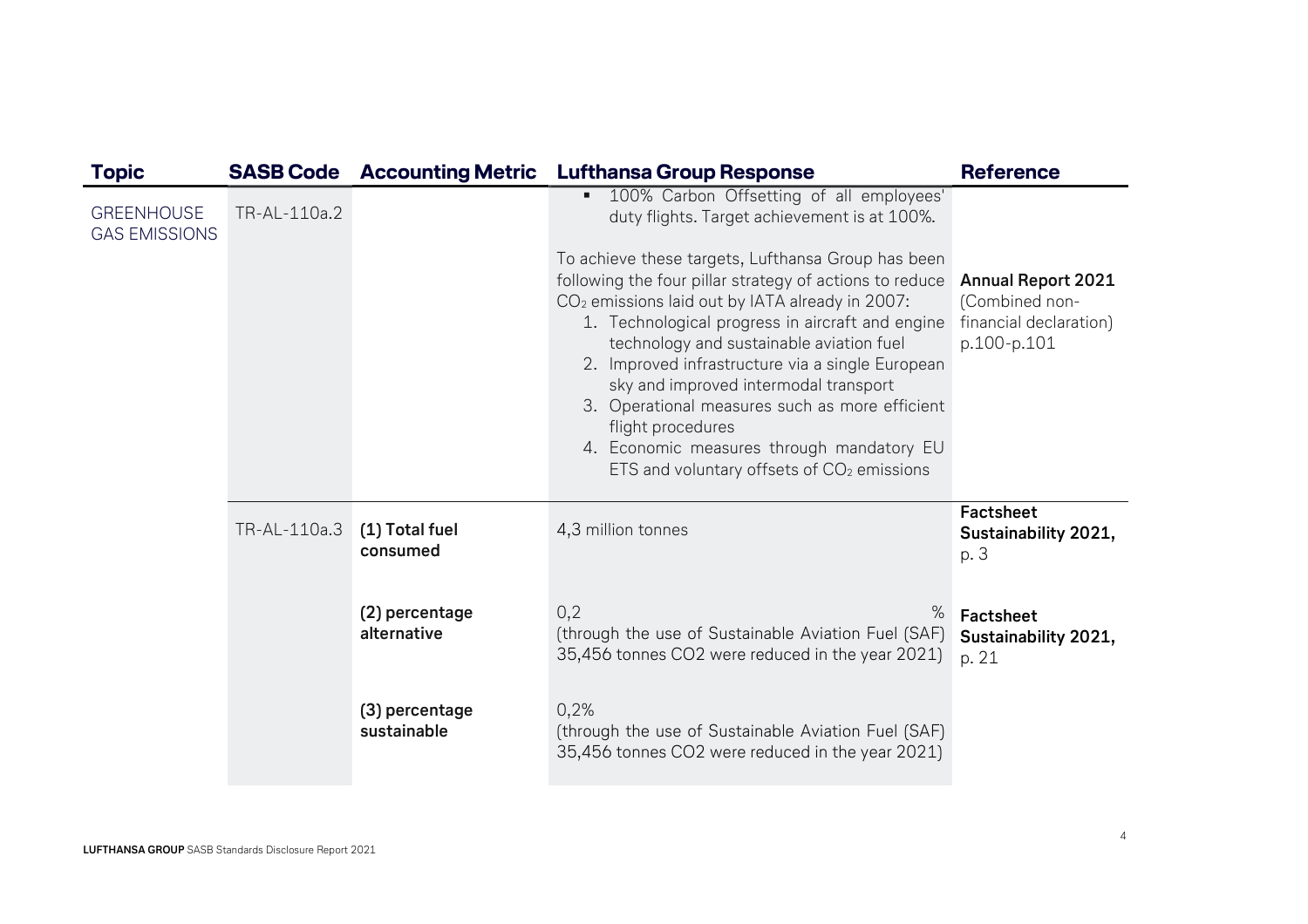| <b>Topic</b>                          |              | <b>SASB Code</b> Accounting Metric                                                                                                             | <b>Lufthansa Group Response</b>                                                                                                                             | <b>Reference</b>                                                                |
|---------------------------------------|--------------|------------------------------------------------------------------------------------------------------------------------------------------------|-------------------------------------------------------------------------------------------------------------------------------------------------------------|---------------------------------------------------------------------------------|
| <b>LABOR</b><br><b>PRACTICES</b>      | TR-AL-310a.1 | <b>Percentage of active</b><br>workforce covered<br>under collective<br>bargaining agreements                                                  | 83% (Germany), the remaining 17% belong mainly to<br>a leadership circle or being managers on higher<br>positions without collective bargaining agreements. | <b>Annual Report 2021</b><br>(Combined non-<br>financial declaration),<br>p.119 |
|                                       | TR-AL-310a.2 | (1) Number of work<br>stoppages                                                                                                                | 0 days                                                                                                                                                      |                                                                                 |
|                                       |              | (2) Total days idle                                                                                                                            | 0 days                                                                                                                                                      |                                                                                 |
| <b>COMPETITIVE</b><br><b>BEHAVIOR</b> | TR-AL-520a.1 | <b>Total amount of</b><br>monetary losses as a<br>result of legal<br>proceedings<br>associated with<br>anticompetitive<br>behavior regulations | In 2021 Lufthansa Group had zero monetary losses<br>as a result of legal proceedings associated with anti-<br>competitive behavior regulations.             |                                                                                 |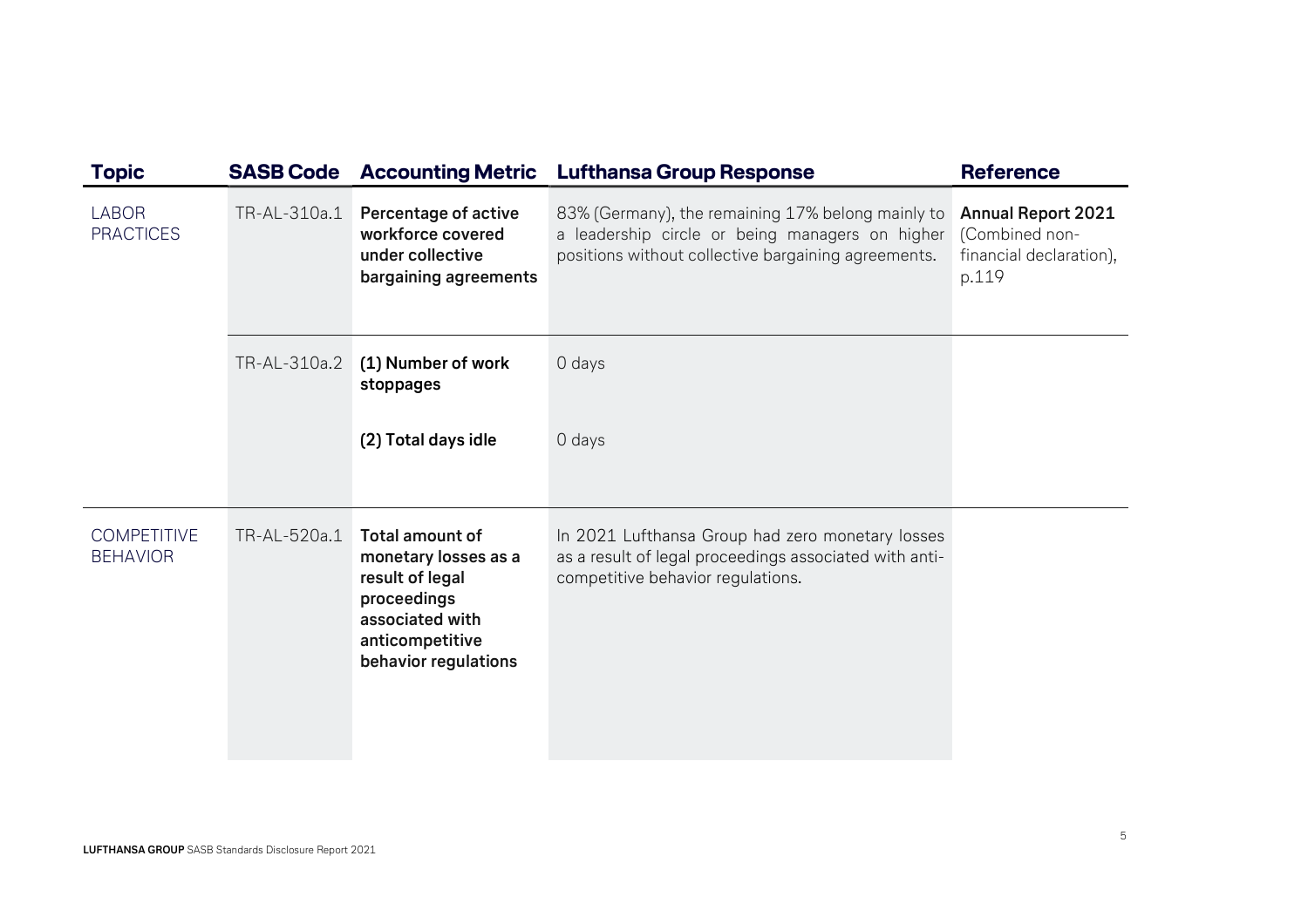| <b>Topic</b>                                                |              |                                                                                                 | <b>SASB Code</b> Accounting Metric Lufthansa Group Response                                                                                                                                                                                                                                                                                                                                                                                                                                                                                                                                                                                                                                                                                                                                                                                                                                                                                                                                                                                                                                                                                                                                                                                                                                                                                                                                                     | <b>Reference</b>                                                                                                                                                  |
|-------------------------------------------------------------|--------------|-------------------------------------------------------------------------------------------------|-----------------------------------------------------------------------------------------------------------------------------------------------------------------------------------------------------------------------------------------------------------------------------------------------------------------------------------------------------------------------------------------------------------------------------------------------------------------------------------------------------------------------------------------------------------------------------------------------------------------------------------------------------------------------------------------------------------------------------------------------------------------------------------------------------------------------------------------------------------------------------------------------------------------------------------------------------------------------------------------------------------------------------------------------------------------------------------------------------------------------------------------------------------------------------------------------------------------------------------------------------------------------------------------------------------------------------------------------------------------------------------------------------------------|-------------------------------------------------------------------------------------------------------------------------------------------------------------------|
| <b>ACCIDENT &amp;</b><br><b>SAFETY</b><br><b>MANAGEMENT</b> | TR-AL-540a.1 | <b>Description of</b><br>implementation and<br>outcomes of a Safety<br><b>Management System</b> | The Lufthansa Group's success depends primarily on<br>safe and reliable flight operations. The health and<br>safety of passengers, crews and employees have the<br>highest priority for the aviation group. Therefore, all<br>Lufthansa Group airlines operate a comprehensive<br>Safety Management System (SMS). This includes<br>continuous monitoring of flight operations: The<br>Group airlines' experts track performance ratios, carry<br>out audits and inspections, evaluate risks, analyze<br>flight data and investigate incidents. All these<br>measures serve the purpose of identifying and<br>steering safety-relevant trends at an early stage, and<br>guarding against possible undesirable developments.<br>Beyond the legally required reporting systems, the<br>Lufthansa<br>Group operates<br>a low-threshold<br>confidential reporting system that is open to all<br>employees and respecting just culture principles<br>required by law.<br>With regard to their safety management systems, the<br>Lufthansa Group's airlines take their bearings from<br>legal requirements such as EU guidelines, as well as<br>regulations issued by the European Aviation Safety<br>Agency (EASA) and the U.S. Federal Aviation<br>Administration (FAA). In addition, they fulfill all<br>standards and recommendations of the International<br>Civil Aviation Organization (ICAO). Every two years, | <b>Annual Report 2021</b><br>(Combined non-<br>financial declaration),<br>p.111ff.<br>Sustainability<br><b>Report (Balance)</b><br><b>Issue 2019,</b><br>p.105ff. |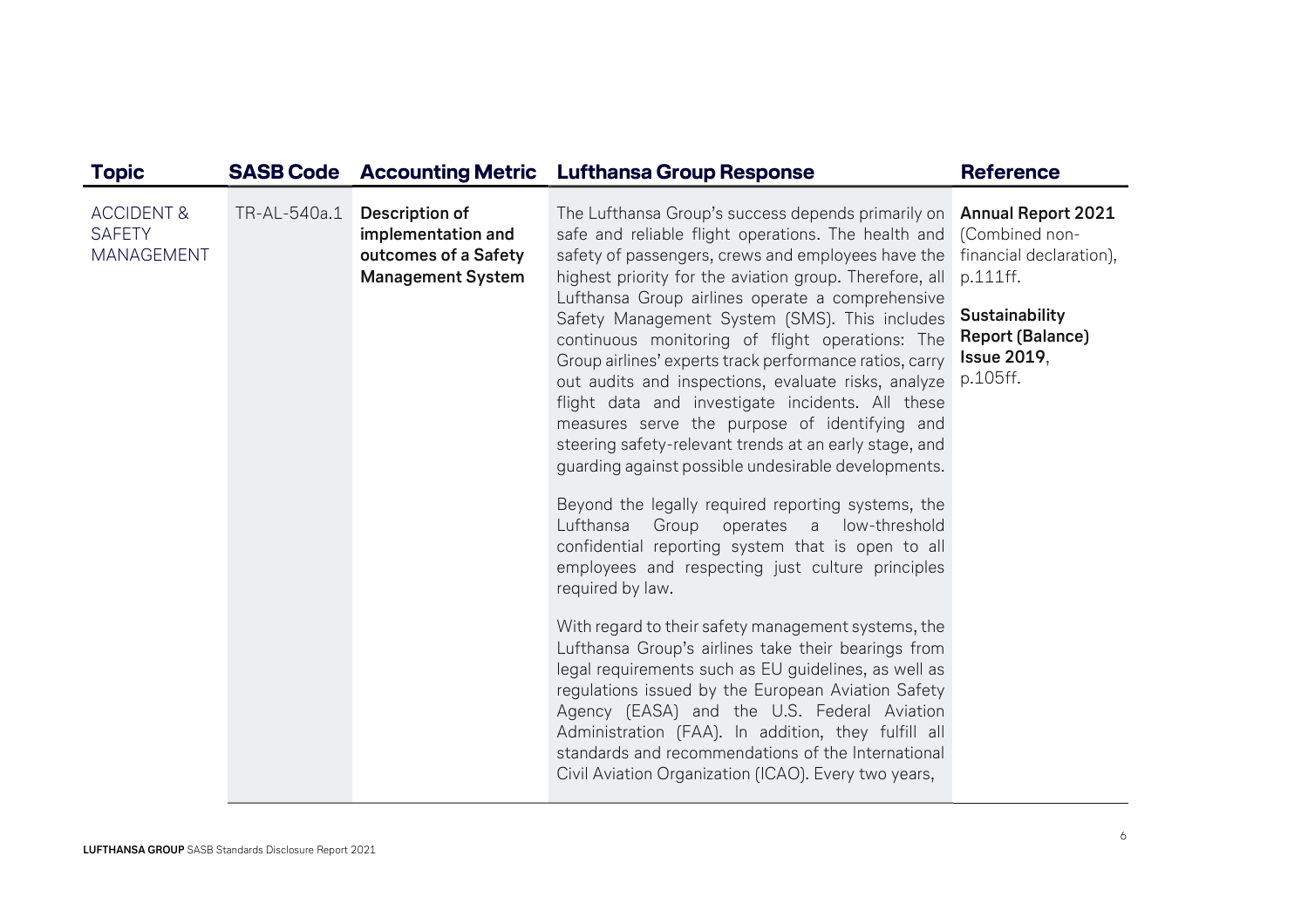| <b>Topic</b>                                                |              | <b>SASB Code</b> Accounting Metric | <b>Lufthansa Group Response</b>                                                                                                                                                                                                                                                                                                                                                                                                                                                                                                                                                                                                                                                                                                                                                                                                                                                                                                                                                                                                                                                                                                                                                                                                                                                                                                                                                        | <b>Reference</b> |
|-------------------------------------------------------------|--------------|------------------------------------|----------------------------------------------------------------------------------------------------------------------------------------------------------------------------------------------------------------------------------------------------------------------------------------------------------------------------------------------------------------------------------------------------------------------------------------------------------------------------------------------------------------------------------------------------------------------------------------------------------------------------------------------------------------------------------------------------------------------------------------------------------------------------------------------------------------------------------------------------------------------------------------------------------------------------------------------------------------------------------------------------------------------------------------------------------------------------------------------------------------------------------------------------------------------------------------------------------------------------------------------------------------------------------------------------------------------------------------------------------------------------------------|------------------|
| <b>ACCIDENT &amp;</b><br><b>SAFETY</b><br><b>MANAGEMENT</b> | TR-AL-540a.1 |                                    | independent experts audit the safety standards<br>applied Group-wide in an IATA Operational Safety<br>Audit (IOSA). All Group airlines fully apply the<br>internationally accepted IATA standards for air<br>safety. These external benchmarks are supplemented<br>by the Lufthansa Group with internal guidelines, in<br>particular the Executive Board's Safety Commitment.<br>These guidelines are compiled in the Lufthansa<br>Group Safety Management Manual (SMM) and are<br>additionally included in handbooks concerning flight<br>operations, training, maintenance and ground<br>handling services on airline level. The Executive<br>Board and all managers and employees affected by<br>operator regulations fulfill their tasks in accordance<br>with the SMM.<br>Lufthansa<br>Within<br>the<br>Group,<br>independent<br>departments monitor compliance with regulations<br>and processes related to flight operations. At every<br>Group airline, the safety management system is the<br>responsibility of a designated safety manager. The<br>safety manager reports both to the airline's<br>management and to the Group Safety Pilot, who has<br>Group-wide responsibility for evaluating and<br>developing procedures and standards relevant to<br>flight safety. He reports directly to the Chairman of<br>the Executive Board and CEO of Deutsche Lufthansa<br>AG. |                  |
|                                                             |              |                                    |                                                                                                                                                                                                                                                                                                                                                                                                                                                                                                                                                                                                                                                                                                                                                                                                                                                                                                                                                                                                                                                                                                                                                                                                                                                                                                                                                                                        |                  |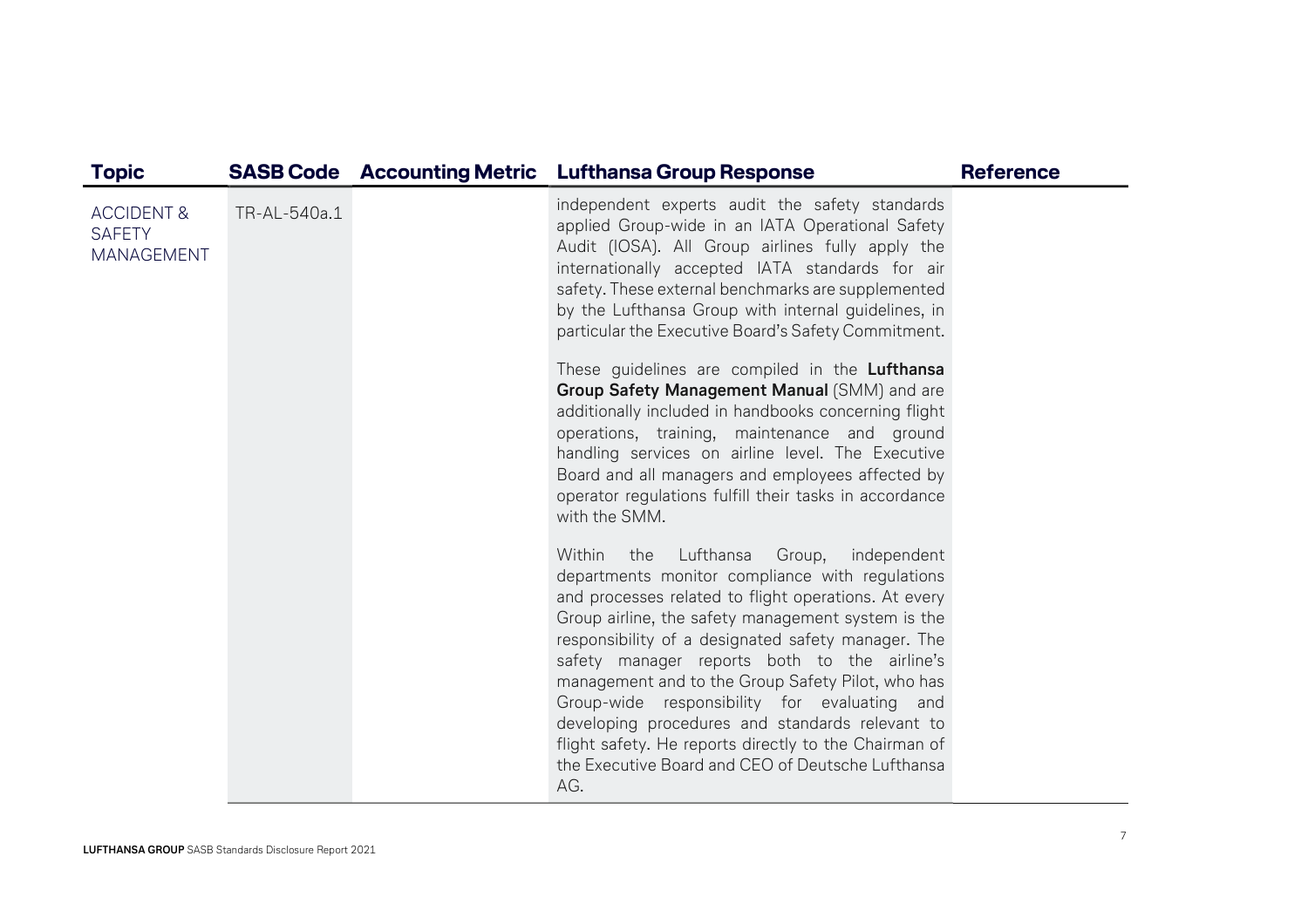| <b>Topic</b>                                                | <b>SASB Code</b> |                                                                                       | <b>Accounting Metric Lufthansa Group Response</b>                                                                                                                                                                                                                                             | <b>Reference</b>                                                                |
|-------------------------------------------------------------|------------------|---------------------------------------------------------------------------------------|-----------------------------------------------------------------------------------------------------------------------------------------------------------------------------------------------------------------------------------------------------------------------------------------------|---------------------------------------------------------------------------------|
| <b>ACCIDENT &amp;</b><br><b>SAFETY</b><br><b>MANAGEMENT</b> | TR-AL-540a.1     |                                                                                       | In 2021, the accident figures were initially collected<br>for relevant companies that are insured in Germany<br>by the largest employers' liability insurance<br>association (BG-Verkehr) and that employ a total of<br>48% of the Lufthansa Group's employees worldwide                      | <b>Annual Report 2021</b><br>(Combined non-<br>financial declaration),<br>p.125 |
|                                                             |                  |                                                                                       | and 83% of its employees in Germany. All events that<br>resulted in downtime of at least one calendar day are<br>included in this indicator. This translates into 3.7<br>work-related injuries per one million hours worked.<br>Other companies will be included in the figures over<br>time. | Factsheet<br>Sustainability 2021,<br>p. 32                                      |
|                                                             | TR-AL-540a.2     | <b>Number of aviation</b><br>accidents                                                | $\sqrt{a}$                                                                                                                                                                                                                                                                                    |                                                                                 |
|                                                             | TR-AL-540a.3     | Number of<br>governmental<br>enforcement actions of<br>aviation safety<br>regulations | $\overline{0}$                                                                                                                                                                                                                                                                                |                                                                                 |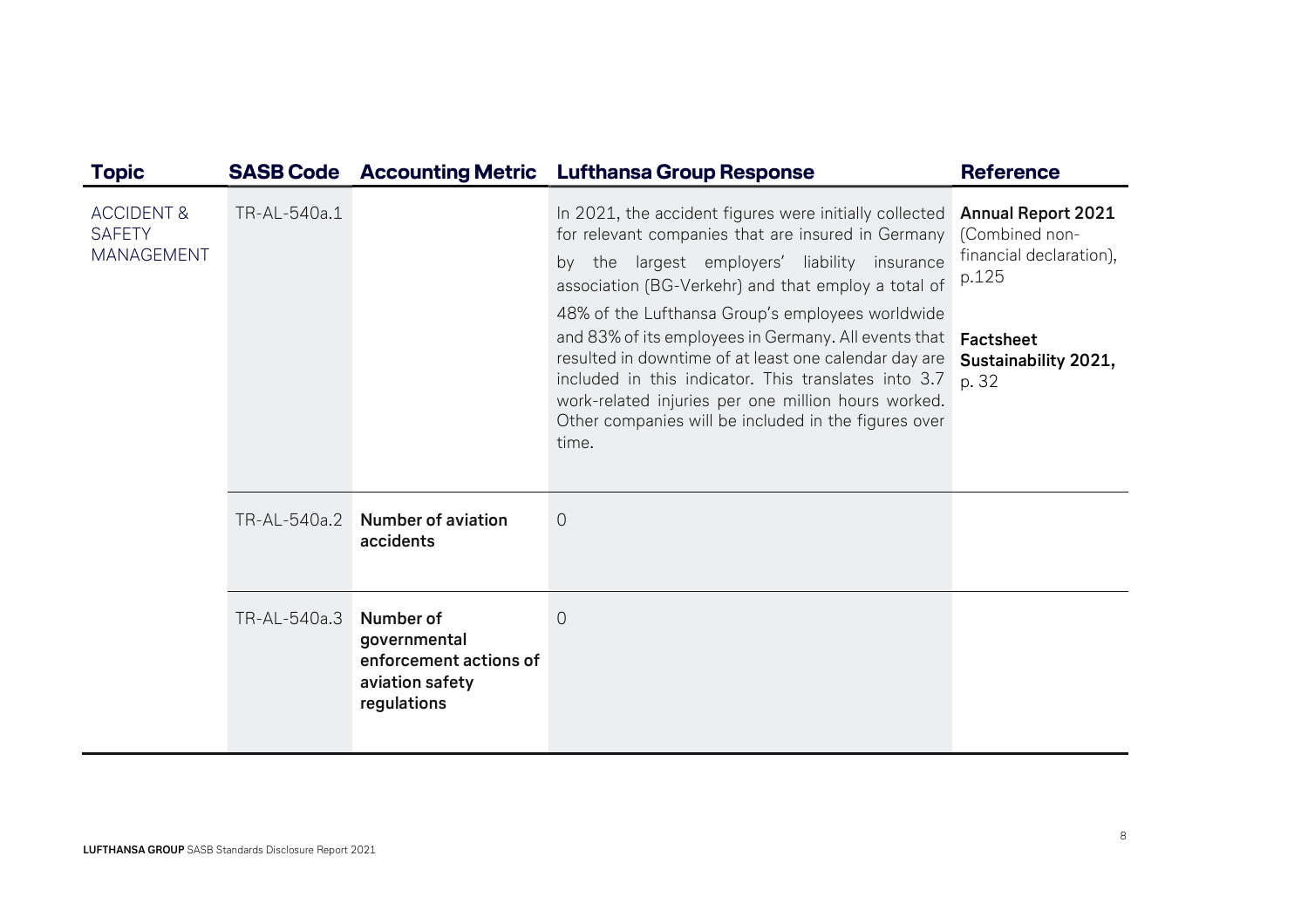## Activity Metrics

| <b>SASB CODE</b>   | <b>ACTIVITY METRIC</b>                    | <b>LUFTHANSA GROUP RESPONSE</b> | <b>REFERENCE</b>                    |
|--------------------|-------------------------------------------|---------------------------------|-------------------------------------|
| TR-AL-000.A        | Available seat kilometers (ASK)           | 145,139 million                 | Annual Report 2021 p.2              |
| <b>TR-AL-000.B</b> | Passenger load factor                     | 61.6%                           | Annual Report 2021 p.2              |
| TR-AL-000.C        | Revenue passenger kilometers (RPK)        | 89,397 million                  | Annual Report 2021 p.2              |
| TR-AL-000.D        | Revenue ton kilometers (RTK) <sup>1</sup> | $6,673$ million                 | Factsheet Sustainability 2021, p. 3 |
| TR-AL-000.E        | Number of departures <sup>2</sup>         | 460,029                         | Annual Report 2021 p.2              |
| TR-AL-000.F        | Average age of fleet                      | 12.7 years                      | Annual Report 2021 p.24             |

1 Lufthansa discloses data as "Passenger kilometer transported (PKT)".

2 Lufthansa discloses number of flights, which is nearly identical with number of departures.